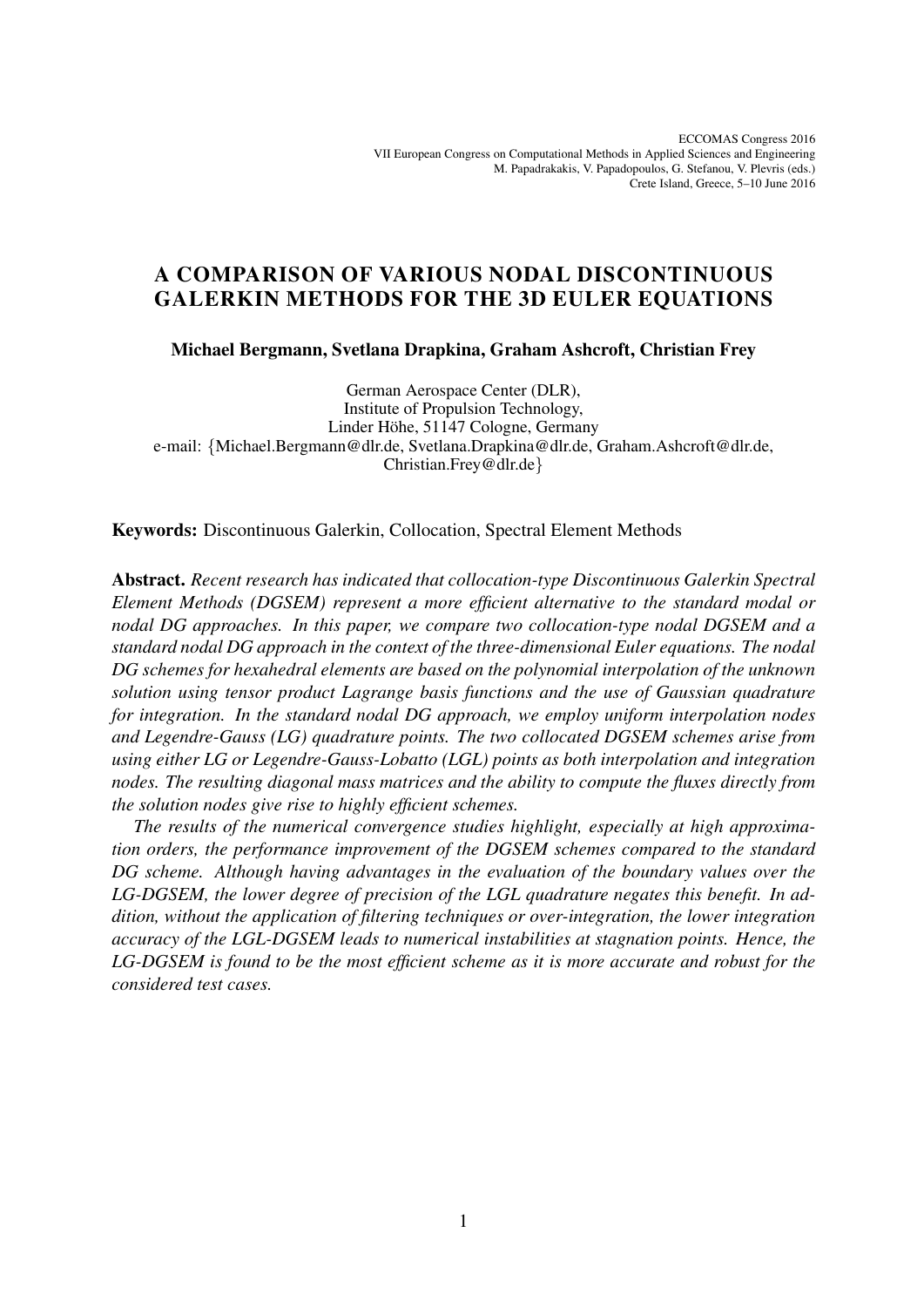### 1 INTRODUCTION

Through the permanently growing standards of modern turbomachines with regard to emission and noise pollution, there is a great need for new and more efficient engine technologies. To accurately investigate such technologies, more efficient, flexible and precise numerical tools for the simulation of turbomachinery flows are essential.

In this regard, the discontinuous Galerkin (DG) finite element method has become a very popular method for the computation of unsteady flows as it combines an arbitrary order of accuracy with local data and algorithmic structures. In contrast to the standard finite element method, the polynomial interpolating functions are not restricted by continuity requirements between adjacent elements, cf. [\[12\]](#page-9-0). Due to the absence of global continuity, solutions at element interfaces are obtained by techniques similar to those used in upwind finite volume methods, leading to a stable finite element formulation even for advection-dominated problems. As a consequence of their combined robustness, flexibility and accuracy, DG methods are generally more computationally intensive and have higher storage requirements, cf. [\[1\]](#page-9-1). The necessity of high-order accurate representation of curved boundaries, as pointed out by [\[3\]](#page-9-2), enhances both drawbacks.

As an efficient alternative to the standard nodal or modal approaches, spectral collocate forms of the DG space discretization on hexahedral elements have recently been developed, cf. [\[1,](#page-9-1) [2,](#page-9-3) [10,](#page-9-4) [16\]](#page-10-0). In these approximations, tensor product Lagrange polynomials are used to interpolate the solutions and Gaussian quadrature for the integrals. Applying the same points as interpolation and quadrature nodes, i.e. collocate them, gives rise to highly efficient schemes. Unfortunately, this choice limits the maximal polynomial degree, which can be exactly integrated. Therefore, numerical instabilities can occur as a consequence of the insufficient quadrature for handling nonlinearities of the governing equations and high-order geometries, cf [\[2,](#page-9-3)[14\]](#page-10-1).

In this paper, we compare three nodal DG schemes in the context of the three-dimensional Euler equations. In the first scheme, we employ uniform interpolation nodes and Legendre-Gauss (LG) quadrature points. As we don't exploit the collocation, this scheme serves as a reference nodal implementation. The two collocated DG methods arise from using LG or Legendre-Gauss-Lobatto (LGL) points as interpolation and integration nodes, respectively. No over-integration or modal-filtering will be used in any scheme. All DG schemes investigated have been integrated into DLR's in-house CFD code TRACE, which is developed at DLR's Institute of Propulsion Technology, cf. [\[9\]](#page-9-5).

This paper is organized as follows: In Section 2, the governing equations and the DG methods investigated in this work are presented. In Section 3, the methods are then applied to two inviscid test cases. The last section summarizes the results.

#### 2 DISCONTINUOUS GALERKIN APPROXIMATION

# 2.1 Governing equations

Three-dimensional compressible inviscid flow is described by the Euler equations, which can be written in divergence form as

<span id="page-1-0"></span>
$$
\frac{\partial \boldsymbol{q}}{\partial t} + \nabla \cdot \boldsymbol{F}(\boldsymbol{q}) = 0,\tag{1}
$$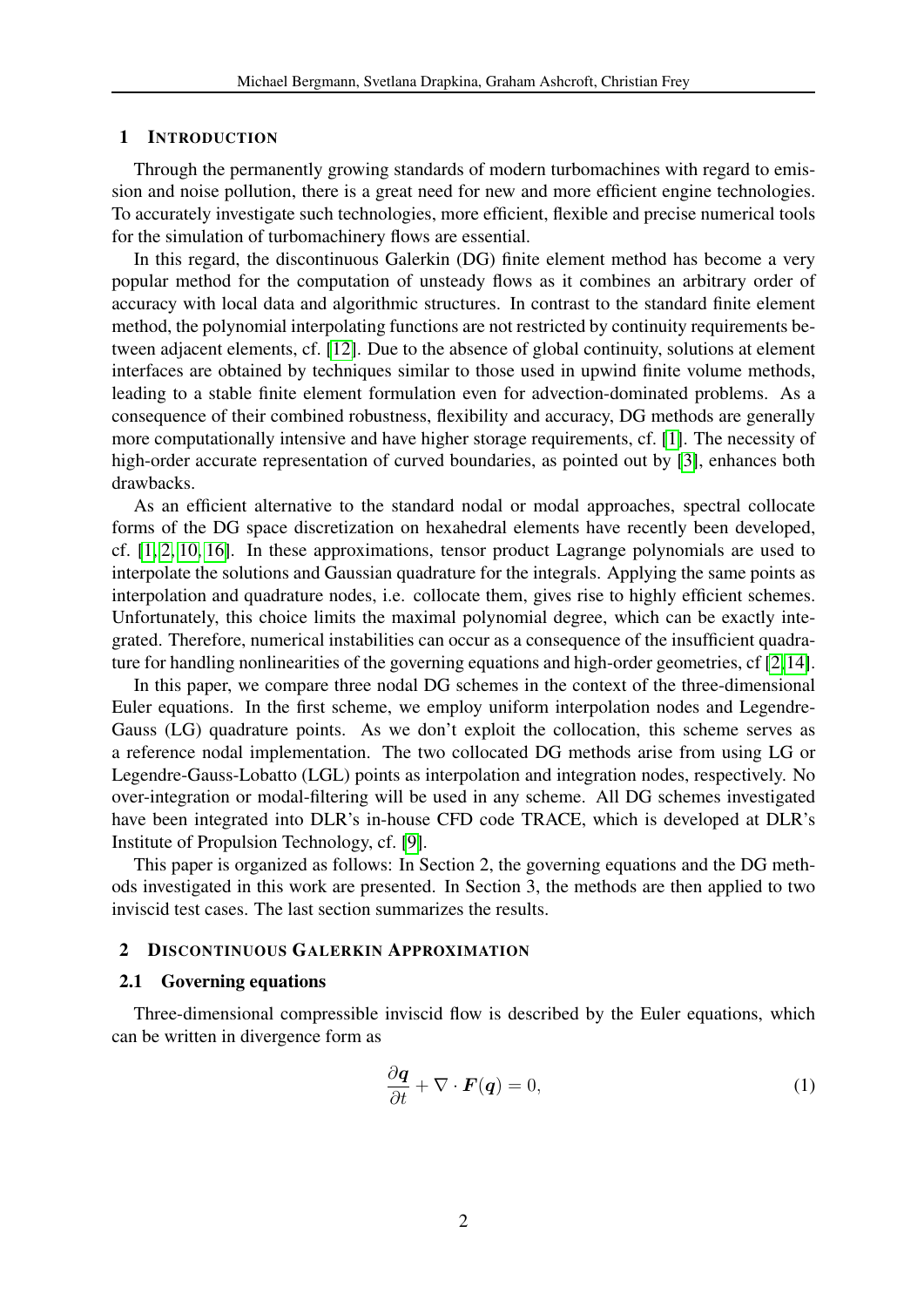with suitable initial and boundary conditions. The Cartesian components of the conservative state vector q and flux vectors  $\langle \boldsymbol{F}(\boldsymbol{q}), \boldsymbol{n} \rangle = \boldsymbol{F}^{\boldsymbol{n}}(\boldsymbol{q})$  are

$$
\boldsymbol{q} = \begin{pmatrix} \rho \\ \rho \boldsymbol{u} \\ \rho E \end{pmatrix}, \qquad \boldsymbol{F^n}(\boldsymbol{q}) = \begin{pmatrix} \rho \, \langle \boldsymbol{u}, \boldsymbol{n} \rangle \\ \rho \boldsymbol{u} \, \langle \boldsymbol{u}, \boldsymbol{n} \rangle + p \boldsymbol{n} \\ \rho \, \langle \boldsymbol{u}, \boldsymbol{n} \rangle \, H \end{pmatrix},
$$

where  $\langle \cdot, \cdot \rangle$  denotes the inner product,  $n = (n_x, n_y, n_z)$  is the outward normal vector to the boundary,  $\rho$  is the density,  $u = (u, v, w)$  are the Cartesian velocity components, E is the total energy and  $H = E + p/\rho$  is the total enthalpy. The pressure is related to the other thermodynamic variables by the equation of state for an ideal gas and can be computed as  $p = (\gamma - 1)\rho (E - 1/2 ||\mathbf{u}||^2)$ , where  $\gamma = 1.4$  is the ratio between the specific heats of the fluid.

### 2.2 Discontinuous Galerkin discretization

The DG discretization of the Euler equations is based on the weak formulation, which can be obtained by multiplying Equation [\(1\)](#page-1-0) by a sufficiently smooth test function  $v$  and performing integration by parts,

<span id="page-2-0"></span>
$$
\int_{\Omega} \left\langle \mathbf{v}, \frac{\partial \mathbf{q}}{\partial t} \right\rangle d\Omega + \int_{\partial \Omega} \left\langle \mathbf{v}, \mathbf{F}^{\mathbf{n}}(\mathbf{q}) \right\rangle d\sigma - \int_{\Omega} \nabla \mathbf{v} : \mathbf{F}(\mathbf{q}) d\Omega = 0, \tag{2}
$$

where the symbol : denotes the double inner product. The domain  $\Omega$  is now subdivided into shape-regular meshes  $\mathcal{T}_h = \{K\}$  consisting of non-overlapping elements K, where h denotes a piecewise constant mesh function. Hereafter, the solution  $q$  and test function  $v$  are approximated as piecewise polynomial functions  $q_h$  and  $v_h$ , which are discontinuous across the elements. The space of piecewise polynomials is defined as,

<span id="page-2-1"></span>
$$
V_h = \{v_h \mid v_h \in L^2(\Omega), \ v_h\left(M^K(\xi)\right) \in \mathbb{P}^p(K_{\text{ref}}), \ \forall K \in \mathcal{T}_h\},\tag{3}
$$

where the solution vector and the test function belong to  $q_h, v_h \in (V_h)^5$ .  $\mathbb{P}^p(K_{\text{ref}})$  denotes the space of tensor product polynomials up to degree p on a reference element  $K_{\text{ref}}$  and  $M^K$  is a polynomial continuous invertible mapping for each element  $K \in \mathcal{T}_h$  to a reference element  $K_{\text{ref}}$  with  $\mathbf{x} = M^K(\xi)$ , where  $\mathbf{x} = (x, y, z)$  are the Cartesian coordinates and  $\xi = (\xi, \eta, \zeta)$  the normalized coordinates of the reference element  $K_{\text{ref}}$ , cf. [\[3,](#page-9-2) [6,](#page-9-6) [9\]](#page-9-5).

By substituting q with  $q_h$  and v with  $v_h$ , the weak formulation [\(2\)](#page-2-0) for each element  $K \in \mathcal{T}_h$ can be rewritten as,

$$
\int_{K} \left\langle \boldsymbol{v}_{h}, \frac{\partial \boldsymbol{q}_{h}}{\partial t} \right\rangle d\boldsymbol{x} + \int_{\partial K} \left\langle \boldsymbol{v}_{h}, \mathcal{H}(\boldsymbol{q}_{h}^{+}, \boldsymbol{q}_{h}^{-}, \boldsymbol{n}) \right\rangle ds - \int_{K} \nabla_{h} \boldsymbol{v}_{h} : \boldsymbol{F}(\boldsymbol{q}_{h}) d\boldsymbol{x} = 0. \tag{4}
$$

Due to discontinuities of the solution  $q_h$  at element interfaces, the normal flux vector  $\mathbf{F}^n(q)$ in the boundary integrals is replaced by a normal numerical flux function  $\mathcal{H}(\boldsymbol{q}_h^+$  $q_h^+, \boldsymbol{q}_h^ \eta_h^-,\bm{n}),$  which depends on the outward normal vector n, the internal interface state  $q_h^$  $n_h^-$  and the interface state of the neighboring element  $q_h^+$  $h<sub>h</sub>$ . In the current DG code the Roe numerical flux is employed, cf. [\[6\]](#page-9-6).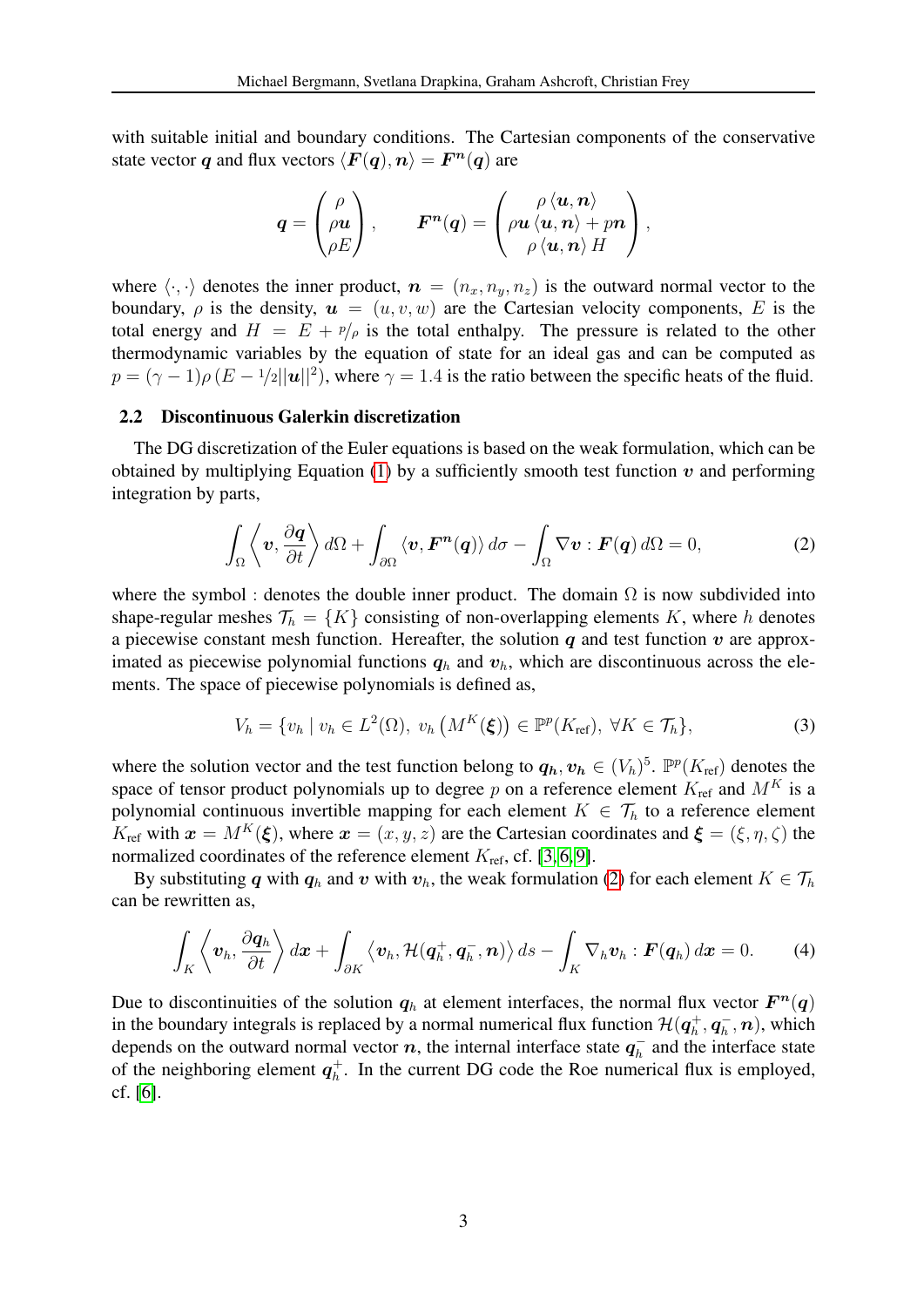#### 2.3 Polynomial approximation and numerical integration

The approximated solution  $q_h$  and test function  $v_h$ , belonging to the approximation space  $(V_h)^5$ , can be expressed as their polynomial expansion,

$$
\boldsymbol{q}_h(\boldsymbol{\xi},t)=\sum_{i=1}^{N(p)}\boldsymbol{q}_i(t)\phi_i(\boldsymbol{\xi}),\quad \boldsymbol{v}_h(\boldsymbol{\xi})=\sum_{j=1}^{N(p)}\boldsymbol{v}_j\phi_j(\boldsymbol{\xi}),\quad \forall \boldsymbol{\xi}\in K_{\text{ref}}.\tag{5}
$$

Here,  $\phi_i(\xi)$  denotes the basis function of the polynomial space  $\mathbb{P}^p(K_{\text{ref}})$ ,  $N(p)$  is the number of interpolation points, and  $q_i(t)$  and  $v_j$  are the expansion coefficients of  $q_h$  and  $v_h$ , respectively. In this work, we consider nodal approximations and, therefore, using Lagrange interpolating polynomials as basis functions. In one space dimension, they are defined on the reference element as follows,

$$
l_i(\xi) = \prod_{j=1, j \neq i}^{p+1} \frac{\xi - \xi_j}{\xi_i - \xi_j}, \qquad i = 1, \dots, (p+1), \tag{6}
$$

where  $\xi_i$  are the node coordinates. One can easily observe that for Lagrange polynomials

<span id="page-3-1"></span><span id="page-3-0"></span>
$$
l_i(\xi_j) = \delta_{ij},\tag{7}
$$

holds, where  $\delta$  is the Kronecker delta. For hexahedral elements, the nodal basis functions are the tensor product of one-dimensional Lagrange polynomials,

$$
\phi_i(\xi) = \phi_{mno}(\xi, \eta, \zeta) = l_m(\xi)l_n(\eta)l_o(\zeta). \tag{8}
$$

Considering the property of the Lagrange polynomials [\(7\)](#page-3-0), the unknown expansion coefficients  $q_i(t)$  correspond to the solution values at the specific node  $q_h(\xi_i, t)$ , cf. [\[2\]](#page-9-3).

Mapping Equation [\(4\)](#page-2-1) into the reference space, substituting  $q_h$  by [\(5\)](#page-3-1) and testing only against the basis functions  $\phi_i(\xi)$  for all  $j = 1, \ldots, N(p)$ , yields,

$$
\frac{\partial \boldsymbol{q}_{i}(t)}{\partial t} \int_{K_{\text{ref}}} \phi_{j} \phi_{i} | \boldsymbol{J}_{K}(\boldsymbol{\xi})| d\boldsymbol{\xi} + \int_{\partial K_{\text{ref}}} \phi_{j} \mathcal{H}(\boldsymbol{q}_{h}^{+}, \boldsymbol{q}_{h}^{-}, \boldsymbol{n}) S_{K}(\boldsymbol{\xi}) d\hat{s} - \int_{K_{\text{ref}}} \left\langle (\boldsymbol{J}_{K}(\boldsymbol{\xi}))^{-1} \nabla_{\boldsymbol{\xi}} \phi_{j}, \boldsymbol{F}(\boldsymbol{q}_{h}) \right\rangle | \boldsymbol{J}_{K}(\boldsymbol{\xi})| d\boldsymbol{\xi} = 0, \qquad (9)
$$

where  $|J_K(\xi)|$  and  $(J_K(\xi))^{-1}$  denotes the determinant and inverse of the Jacobian matrix, respectivly and  $S_K(\xi)$  is the curved face area, cf. [\[9\]](#page-9-5). By assembling all element contributions, Equation [\(9\)](#page-3-2) can be rewritten in the compact form as,

<span id="page-3-3"></span><span id="page-3-2"></span>
$$
M\frac{\partial q}{\partial t} + R(q) = 0.
$$
 (10)

Here, M denotes the mass matrix, q the unknown degrees of freedom (DOF) and R the residual vector, containing the boundary and volume integrals. The integrals are carried out using Gaussian quadrature formulae. For example, the mapped volume integral is approximated as,

$$
\int_{K_{\text{ref}}} \left\langle \mathbf{J}_{K}^{-1}(\boldsymbol{\xi}) \nabla_{\boldsymbol{\xi}} \phi_{j}(\boldsymbol{\xi}), \mathbf{F}(\boldsymbol{q}_{h}(\boldsymbol{\xi},t)) \right\rangle |\mathbf{J}_{K}(\boldsymbol{\xi}))| d\boldsymbol{\xi} \approx
$$
\n
$$
\sum_{i=1}^{M} \left\langle \mathbf{J}_{K}^{-1}(\boldsymbol{\xi}_{i}) \nabla_{\boldsymbol{\xi}} \phi_{j}(\boldsymbol{\xi}_{i}), \mathbf{F}(\boldsymbol{q}_{h}(\boldsymbol{\xi}_{i},t)) \right\rangle |\mathbf{J}_{K}(\boldsymbol{\xi}_{i})| w_{i}, \qquad (11)
$$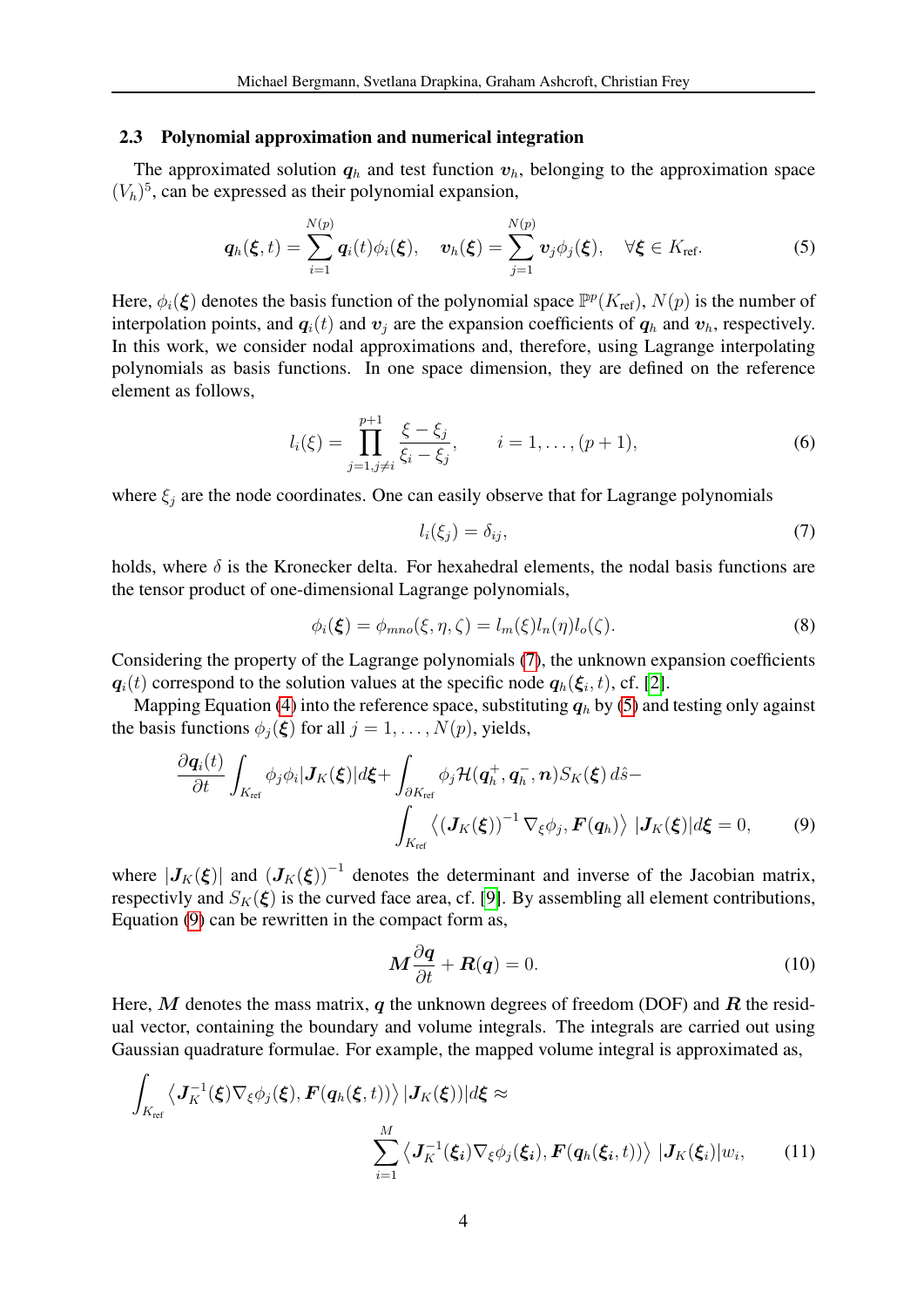<span id="page-4-0"></span>

<span id="page-4-2"></span><span id="page-4-1"></span>Figure 1: Interpolation and quadrature nodes on the reference quadrilateral for an approximation of order  $p = 3$ . The black triangles denote the interpolation nodes, the squares the volume quadrature points and the circles the boundary quadrature points of the specific scheme.

where  $\xi_i = (\xi_i, \eta_i, \zeta_i)$  and  $w_i$  denotes the quadrature coordinates and weights, respectively. It is now possible to choose various sets of interpolation and quadrature nodes in order to derive different nodal DG formulations. Note, for all schemes presented, the number of quadrature points is set to be equal to the number of interpolation points, e.g.  $M = N(p) := (p+1)^3$  for the three-dimensional case.

In the first scheme, we employ equidistant interpolation nodes and LG points as integration nodes. Note, although equidistant interpolation nodes can lead to unstable formulations for very high-order schemes, they are viable for moderate approximation orders, cf. [\[8,](#page-9-7) [11\]](#page-9-8). The degree of accuracy of the Gaussian quadrature with LG quadrature nodes is  $2M - 1$ , which means that polynomials up to degree  $2M - 1$  are integrated exactly. In the following, this formulation is called DGNODAL.

For the purpose of efficiency, we consider nodal collocation-type approximations in the next schemes, i.e. using the same points as interpolation and integration nodes. As a result, many numerical operations can be omitted, which give rise to highly efficient implementation, cf. [\[2,](#page-9-3) [15,](#page-10-2) [16\]](#page-10-0). Two collocation formulations arise from using LG points or LGL points as both interpolation and quadrature nodes. With LG nodes, the degree of accuracy of the Gaussian quadrature is the same as in the DGNODAL formulation. Whereas, the degree of accuracy of the Gaussian quadrature with LGL nodes is only  $2M - 3$ . Hence, the inner product of two polynomial functions of order  $p$ , e.g. appearing in the mass matrix, is not integrated exactly, cf. [\[13,](#page-9-9) [16,](#page-10-0) [18\]](#page-10-3). The collocation formulations are named in the following as LG-DGSEM and LGL-DGSEM, respectively.

In order to clarify the DG schemes investigated in this work, the volume and boundary quadrature points and interpolation nodes for the two-dimensional case are shown in Figure [1.](#page-4-0) The DGNODAL scheme represents the reference case in which all numerical operations are performed. Therefore, the solution and the derivatives have to be interpolated onto all the volume and boundary quadrature points. Additionally, the resulting element mass matrix is a dense matrix. Taking the interpolation nodes as integration nodes and considering the property of Lagrange polynomials [\(7\)](#page-3-0), the mass matrix becomes diagonalized in both DGSEM schemes. Furthermore, the solution is directly available at the quadrature points of the volume integral and does not have to be interpolated. Through tensor product basis functions, the derivatives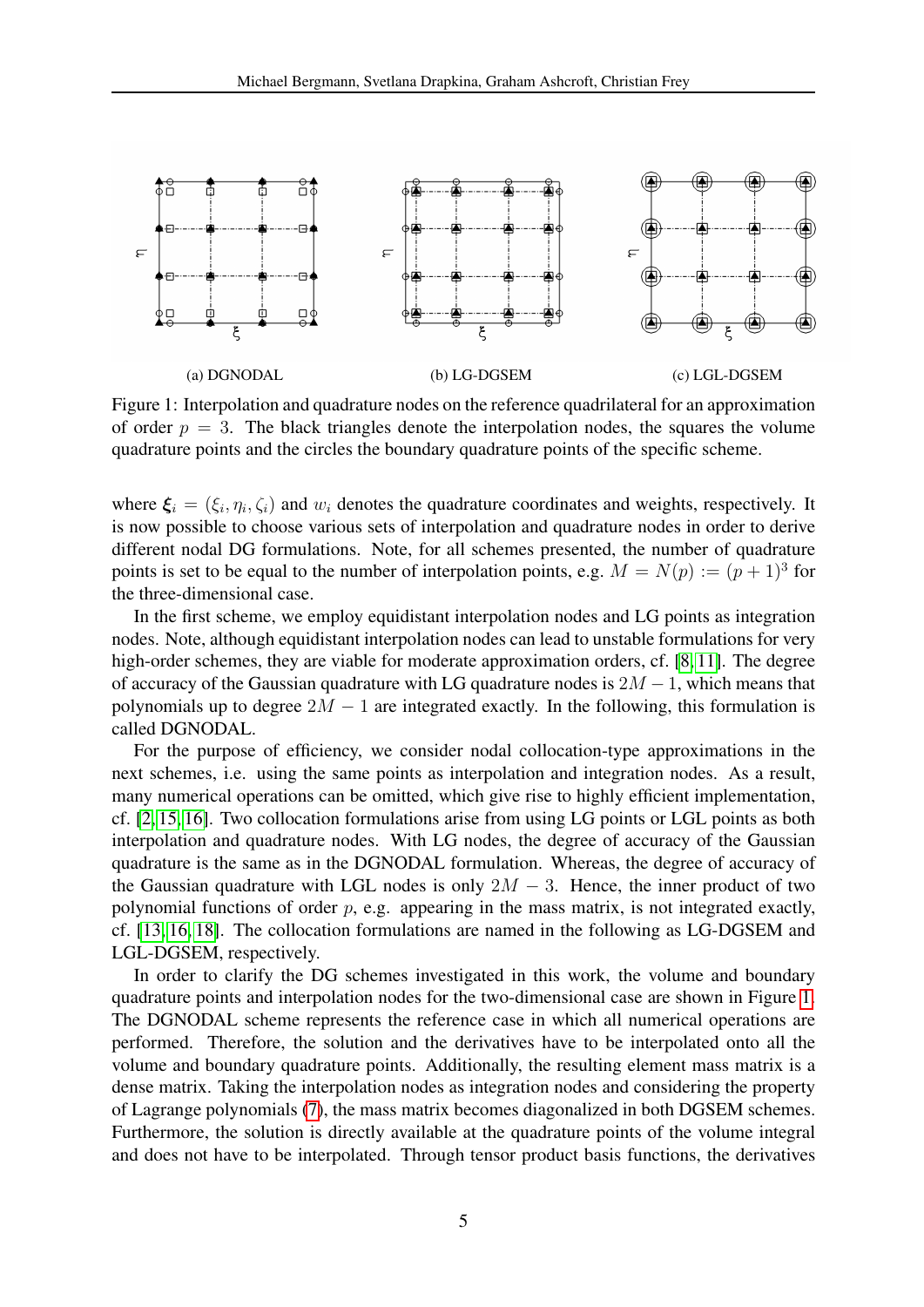<span id="page-5-0"></span>

Density: 1.0005 1.0015 1.0025 1.0035 1.0045 1.0055 1.0065 1.0075 1.0085 1.0095

Figure 2: Gaussian pulse. Density contours of  $\mathbb{P}^7$  solution on a coarse grid at  $z = 0.5$ .

can be evaluated at the volume quadrature points using an one-dimensional interpolation. The disadvantage of the LG-DGSEM formulation, compared to the LGL-DGSEM, is however that boundary values have to be interpolated additionally, see Figures [1b](#page-4-1) and [1c.](#page-4-2)

# 2.4 Explicit time integration

An explicit three-stage third order accurate Runge-Kutta method is used to integrate Equation [\(10\)](#page-3-3) in time. The scheme can be written as follows, cf. [\[6,](#page-9-6) [9\]](#page-9-5),

$$
q^{(1)} = q^{n} + \Delta t \mathbf{R}_{M}(q^{n}, t^{n}),
$$
  
\n
$$
q^{(2)} = \frac{3}{4}q^{n} + \frac{1}{4}(q^{(1)} + \Delta t \mathbf{R}_{M}((q^{(1)}, t^{n} + \Delta t)),
$$
  
\n
$$
q^{n+1} = \frac{1}{3}q^{n} + \frac{2}{3}(q^{(2)} + \Delta t \mathbf{R}_{M}((q^{(2)}, t^{n} + \frac{1}{2}\Delta t)),
$$
\n(12)

with  $\mathbf{R}_M = \mathbf{M}^{-1}\mathbf{R}$ . Applied to the DG system with elements of order p this method has been shown to be linearly stable for a Courant number less than or equal to  $\frac{1}{2p+1}$ , cf. [\[7\]](#page-9-10).

### 3 NUMERICAL RESULTS

#### 3.1 Gaussian pulse in density

In order to verify the formal order of accuracy of the DG schemes in practice, we consider a test case with an analytical solution. Therefore, a three-dimensional Gaussian density fluctuation is initialized in a cuboid domain with straight sided edges, cf. [\[17\]](#page-10-4). The pressure and velocity fields are uniform. The initial distribution is as follows,

$$
\boldsymbol{q}_0 = \begin{pmatrix} \rho_0 + a & \exp\left[-\ln\left(2\frac{(\boldsymbol{x}-\boldsymbol{x}_0)^2}{\sigma^2}\right)\right] \\ \rho_0 \boldsymbol{u}_0 \\ \frac{p_0}{\gamma-1} + \frac{\rho_0||\boldsymbol{u}_0||^2}{2} \end{pmatrix},
$$

where  $x_0$  denotes the initial peak coordinates,  $\sigma$  the width of the fluctuation and a the amplitude. The analytical solution can obtained by moving the Gaussian pulse with the specified convective velocity  $u_0$ . In Figure [2,](#page-5-0) the density contours of the  $\mathbb{P}^7$  solution are displayed for a coarse hexahedral mesh. The convergence rates of the schemes are investigated by performing computations on increasingly fine grids. To ensure that the finite temporal accuracy of the time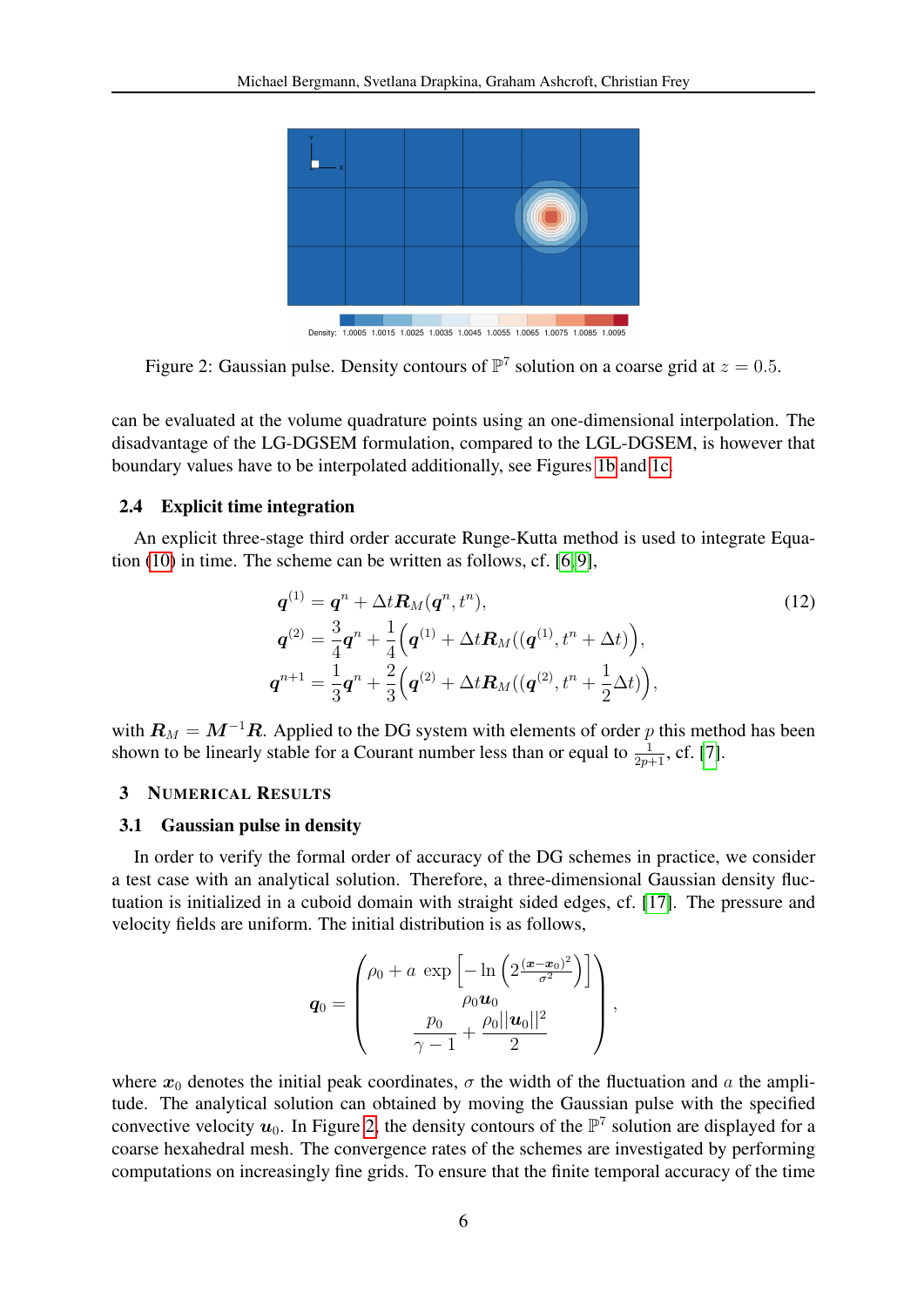integration method does not influence the results, a small constant time-step size has be used in all simulations. In Figures [3a,](#page-7-0) [3b](#page-7-1) and [3c,](#page-7-2) the  $L^2$ -errors of the outlined schemes are plotted against the characteristic mesh size  $h$ , i.e. the element edge length. The black dash-dot lines illustrate the formal convergence rate  $\mathcal{O}(h^{p+1})$  of the DG method. It can be seen clearly that the schemes achieve the expected order of convergence.

To compare the efficiency, the  $L^2$ -error is plotted against the run time in Figure [3d.](#page-7-3) The solid, dashed and dash-dot lines indicate the LG-DGSEM, the LGL-DGSEM and the DGNODAL implementations, respectively. It can generally be observed that the higher-order schemes outperform the lower-order ones beyond a certain accuracy level. Looking at the  $\mathbb{P}^3$  results, the theoretical efficiency disadvantage of DGNODAL, compared to both DGSEM schemes, is also clearly evident. Furthermore, the results show that the LG-DGSEM is the most efficient scheme for the inspected approximation orders. Therefore, the higher accuracy of the Gaussian quadrature seems to offset the cost of the additional interpolation required at the element boundaries. However, as the efficiency advantage of the LG-DGSEM decreases with increasing approximation order, this implies that the benefit of the higher integration order decreases relative to the cost of the additional interpolation.

#### 3.2 Flow around a NACA0012 airfoil

To investigate the behaviour of the schemes for flows with stagnation points and the usage of high-order boundaries, the inviscid flow around a NACA0012 airfoil is considered. The freestream Mach number is set to  $M_{\infty} = 0.3$  and an incidence angle equal to  $\alpha = 1.49^{\circ}$  is applied. The computations are performed on a coarse mesh containing 200 hexahedral elements with a single element in the spanwise direction. At the inlet and outlet boundaries Riemann boundary conditions are imposed. The profile geometry is represented by high-order elements of order  $q = 3$ , which are generated using the process chain introduced in [\[9\]](#page-9-5). In Figure [4a,](#page-8-0) the Mach contours of the  $\mathbb{P}^3$  solution of the LG-DGSEM scheme are presented. Same results can be obtained using the DGNODAL implementation. However, computations with LGL-DGSEM turn out be unstable. These instabilities occur near the stagnation point of the leading edge. In [\[2\]](#page-9-3), *Bassi et. al.* identified the numerical under-integration of the linear terms as the most critical reason for this phenomenon with the decoupling of the DOF at stagnation points being only the trigger of the numerical instabilities at lower orders. By using LGL interpolation and integration nodes with over-integration, i.e.  $M = N + 1$  and, therefore, applying noncollocation approximations, both possible reasons are nullified and a stable scheme for the test case can be obtained. Nevertheless, without collocation, the efficiency of the scheme is heavily impaired. Notice that this is just a brief test and has to be further investigated and optimized, cf. for example [\[4\]](#page-9-11). In Figure [4b,](#page-8-1) the pressure coefficient distributions on the profile of the  $\mathbb{P}^3$ solutions of DGNODAL, LG-DGSEM and the over-integrated LGL scheme, respectively, are plotted. All schemes show very similar distributions.

In Figure [5a,](#page-8-2) the pressure coefficient distributions of various polynomial approximation orders, computed with LG-DGSEM, are plotted. The mesh and the geometrical approximation order is the same in all presented simulations, i.e.  $q = 3$ . It can be observed that the distributions converge with increasing polynomial approximation order.

As a last observation, the pressure coefficient distribution of  $\mathbb{P}^5$  LG-DGSEM is compared with solutions obtained with the second-order accurate finite volume (FV) solver in TRACE, cf. [\[5\]](#page-9-12). For this comparison two simulations have been performed with the FV solver: one on the coarse DG mesh with 200 elements and a second on a fine mesh with 9800 elements. The pressure coefficient distributions are illustrated in Figure [5b.](#page-8-3) As one can notice, there are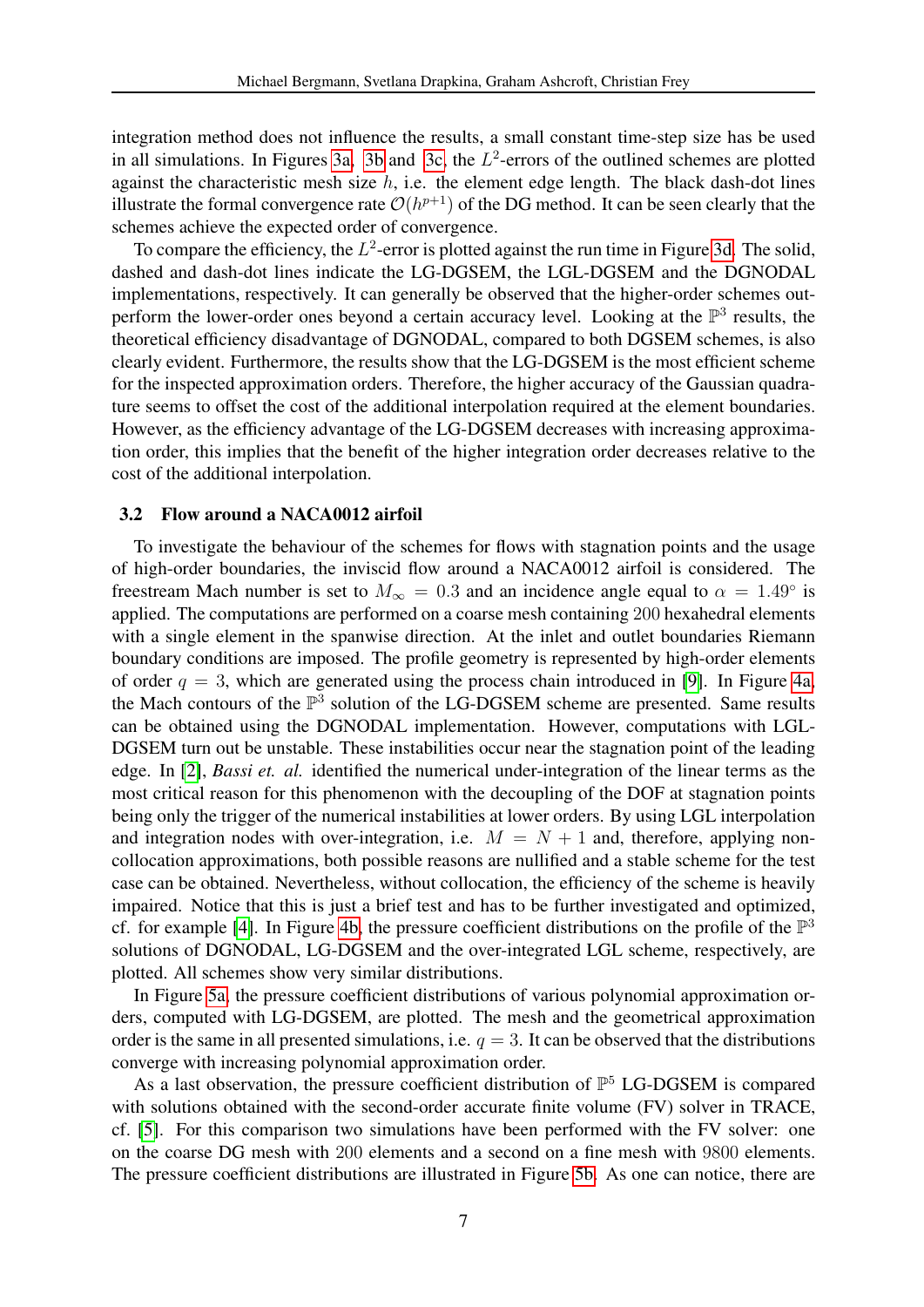<span id="page-7-2"></span><span id="page-7-1"></span><span id="page-7-0"></span>

<span id="page-7-3"></span>Figure 3: Gaussian pulse. Convergence rates and efficiency rates of the outlined schemes.

large differences between the FV solution on the coarse mesh and the other results. Moreover, the distribution of the fine FV simulation and  $\mathbb{P}^5$  LG-DGSEM are very similar to each other. The slight differences are most likely due to the not fully converged mesh used for the fine FV simulation. However, these results suggest that the proposed DG scheme has the potential of computing highly accurate solutions.

# 4 CONCLUSIONS

In this paper, a standard nodal DG approach and two collocation-type nodal DG formulations are compared in the context of the compressible, three-dimensional Euler equations. All schemes considered show the optimal order of accuracy  $\mathcal{O}(h^{p+1})$  for an approximation order  $\mathbb{P}^p$ , whereby both collocation schemes have huge advantages in efficiency compared to the standard nodal DG approach. Matching both collocation methods, LG-DGSEM seems to be more efficient than LGL-DGSEM, although the difference between both schemes decreases with increasing polynomial approximation order as the influence of the lower integration order of LGL quadrature compared to the more efficient boundary value evaluation decreases. Furthermore,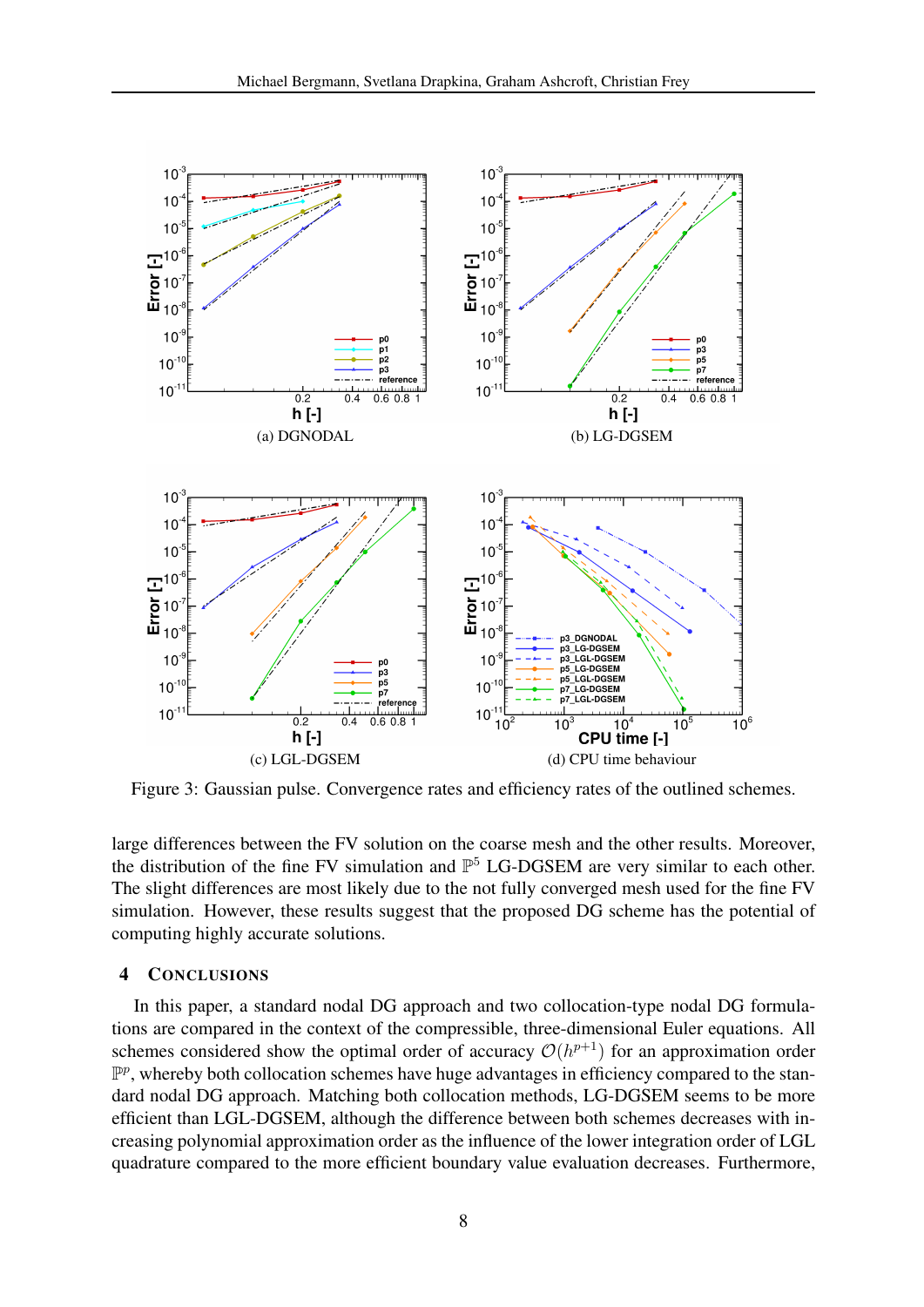<span id="page-8-0"></span>

<span id="page-8-1"></span>Figure 4: NACA0012 airfoil,  $M_{\infty} = 0.3$ ,  $\alpha = 1.49^{\circ}$ , geometric approximation of order  $q =$ 3. Mach contours of the  $\mathbb{P}^3$  solution with LG-DGSEM and pressure coefficient distributions obtained with LG-DGSEM, DGNODAL and the over-integrated, non-collocated nodal LGL formulation.

<span id="page-8-2"></span>

<span id="page-8-3"></span>Figure 5: NACA0012 airfoil,  $M_{\infty} = 0.3$ ,  $\alpha = 1.49^{\circ}$ . Pressure coefficient distributions. (a) LG-DGSEM with various polynomial approximation orders; (b) LG-DGSEM with  $\mathbb{P}^5$  (solid black line with squares), 2nd order accurate FV scheme computed on the DG mesh, i.e. 200 hexahedral elements (orange dash-dot line) and on a refined mesh containing 9800 elements (green solid line), respectively.

the LGL-DGSEM, without applying over-integration or modal filter, becomes unstable at the stagnation point in the presented steady flow around a NACA0012 airfoil, whereas LG-DGSEM and DGNODAL remain stable. Hence, the LG-DGSEM is found to be the most efficient scheme as it is more accurate and robust for the considered test cases. Finally, comparisons with an extensively validated FV solver indicate the DG method is able to provide accurate results.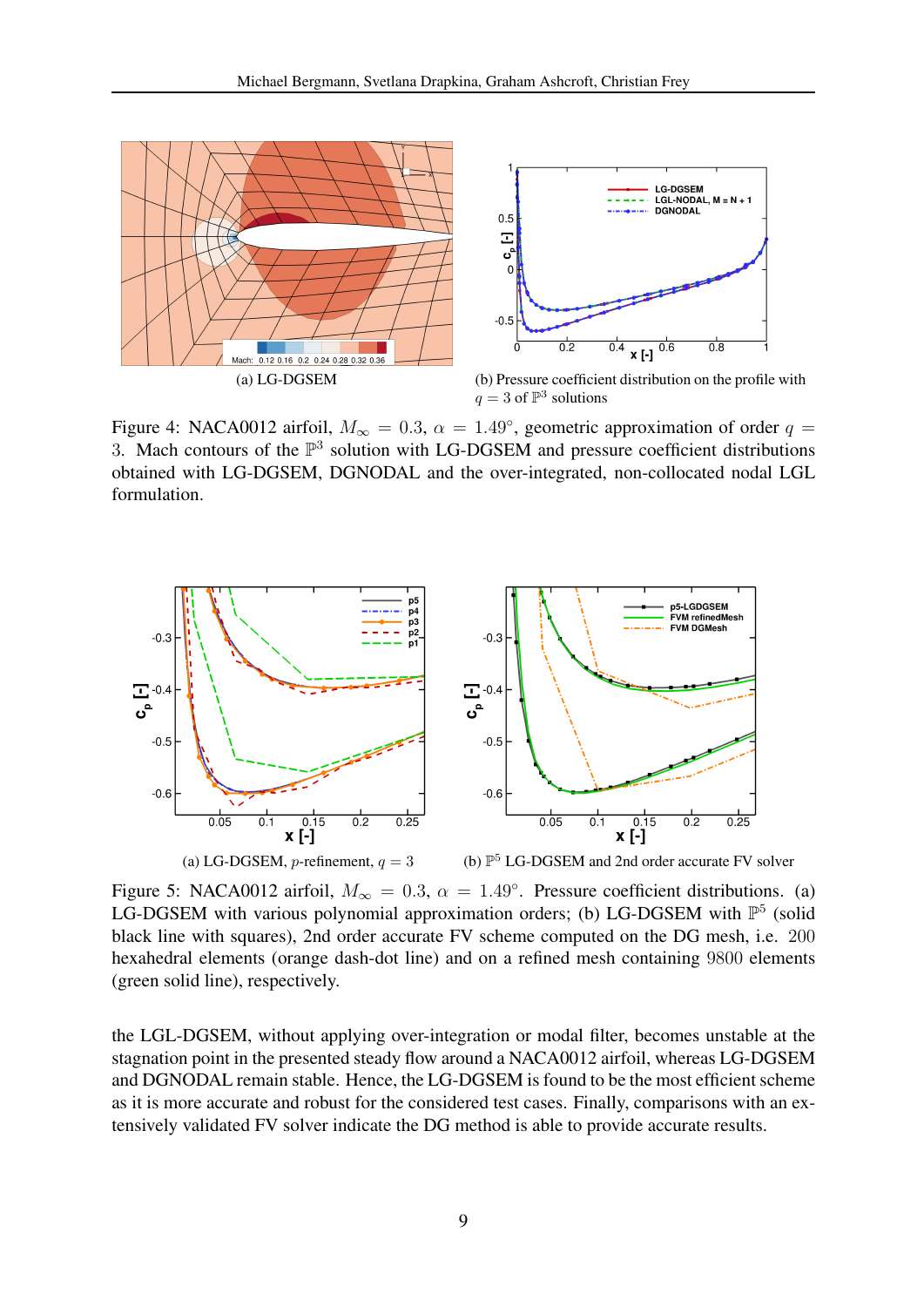# **REFERENCES**

- <span id="page-9-1"></span>[1] F. Bassi, N. Franchina, A. Ghidoni, and S. Rebay. Spectral p-multigrid discontinuous Galerkin solution of the Navier-Stokes equations. *International Journal for Numerical Methods in Fluids*, 67(11):1540–1558, 2011.
- <span id="page-9-3"></span>[2] F. Bassi, N. Franchina, A. Ghidoni, and S. Rebay. A numerical investigation of a spectraltype nodal collocation discontinuous Galerkin approximation of the Euler and Navier-Stokes equations. *International Journal for Numerical Methods in Fluids*, 71(10):1322– 1339, 2013.
- <span id="page-9-2"></span>[3] F. Bassi and S. Rebay. High-order accurate discontinuous solution of the 2D Euler equations. *Journal of computational physics*, 138:251–285, 1997.
- <span id="page-9-11"></span>[4] A. Beck. *High order discontinuous Galerkin methods for the simulation of multiscale problems*. PhD thesis, Faculty of Aerospace Engineering and Geodesy of the University of Stuttgart, 2015.
- <span id="page-9-12"></span>[5] K. Becker, K. Heitkamp, and E. Kügeler. Recent progress in a hybrid-grid CFD solver for turbomachinery flows. In *Proceedings Fifth European Conference on Computational Fluid Dynamics ECCOMAS CFD 2010*, 2010.
- <span id="page-9-6"></span>[6] S. Cherednichenko, C. Frey, and G. Ashcroft. On the application of the discontinuous Galerkin method to turbomachinery flows. In *6th European Congress on Computational Methods in Applied Sciences and Engineering (ECCOMAS 2012)*, pages 2359–2375, September 2012.
- <span id="page-9-10"></span>[7] B. Cockburn and C. Shu. Runge-Kutta discontinuous Galerkin methods for convectiondominated problems. *Journal of Scientific Computing*, 16(3):173–261, 2001.
- <span id="page-9-7"></span>[8] M. O. Deville, P. F. Fischer, and E. H. Mund. *High-Order Methods for Incompressible Fluid Flow*. Cambridge University Press, 2002.
- <span id="page-9-5"></span>[9] S. Drapkina, C. Frey, and G. Ashcroft. On the integration of high-order boundary elements in a 3d discontinuous Galerkin method for turbomachinery flows. In *European Conference on Computational Fluid Dynamics - ECFD VI*, Juli 2014.
- <span id="page-9-4"></span>[10] F. Giraldo, J. Hesthaven, and T. Warburton. Nodal high-order discontinuous Galerkin methods for the spherical shallow water equations. *Journal of Computational Physics*,  $181(2):499 - 525, 2002.$
- <span id="page-9-8"></span>[11] J. S. Hesthaven and T. Warburton. *Nodal Discontinuous Galerkin Methods: Algorithms, Analysis, and Applications.* Texts in applied mathematics. Springer, 2008.
- <span id="page-9-0"></span>[12] K. Hillewaert, N. Chevaugeon, P. Geuzaine, and J.-F. Remacle. Hierarchic multigrid iteration strategy for the discontinuous Galerkin solution of the steady Euler equations. *International Journal for Numerical Methods in Fluids*, 51(9-10):1157–1176, 2006.
- <span id="page-9-9"></span>[13] G. Karniadakis and S. Sherwin. *Spectral/hp element methods for computational fluid dynamics*. Oxford University Press, 2nd edition, 2005.